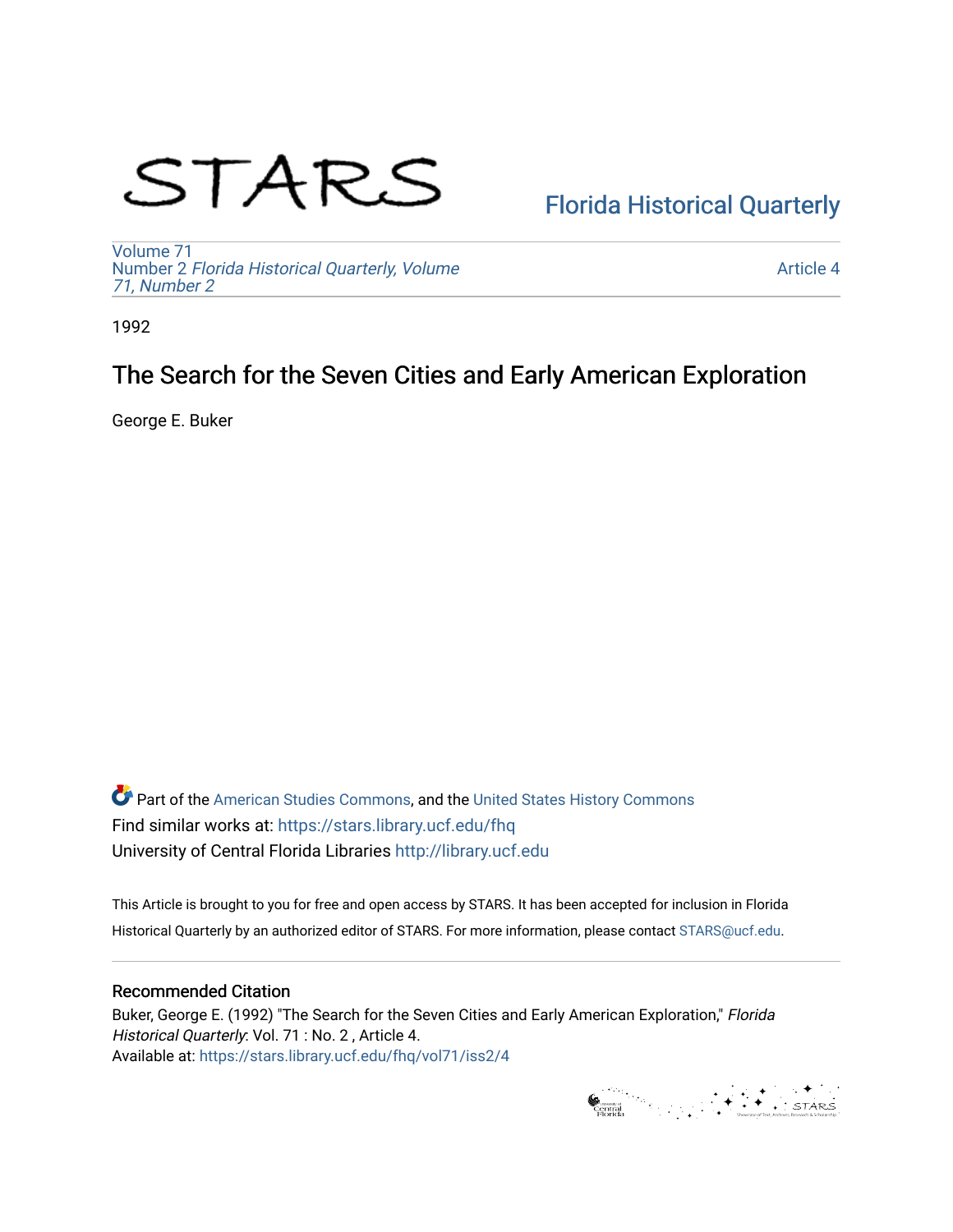### **THE SEARCH FOR THE SEVEN CITIES AND EARLY AMERICAN EXPLORATION**

### by GEORGE E. BUKER

WHEN the Moors overran the Iberian peninsula at the open-ing of the eighth century, legend has it that the bishop ing of the eighth century, legend has it that the bishop of Oporto in Portugal led six other bishops and their followers westward across the Atlantic. He settled upon an island farther west than any sailor from Europe had ever been before, and he named it Antilla (which has had a variety of spellings). He allegedly burned his ships so that no one could return with news of his refuge. He assigned each bishop a portion of the island, and soon there were seven flourishing Christian communities established on Antilla. In the generations that followed, these people prospered in their remote hideaway cut off from Europe.

In the fourteenth and fifteenth centuries, sailors from western Europe began to venture out into the Atlantic. One of the inducements for their exploration was the riches of the Seven Cities of Antilla. In the sixteenth century, after Spanish exploration failed to find the Seven Cities on any of the Caribbean islands, some cartographers placed them on the mainland of North America. As the Spaniards moved into Mexico, stories of seven Indian cities to the north began to reach the conquistadores. The Indian province of Cíbola replaced the island of Antilla as the believed locale of the cities and thus provided part of the impetus for the Spanish exploration of what is now the southeast and southwest portions of the United States. The Seven Cities legend has been associated with the exploits of Columbus, Cabot, Coronado, Hernando de Soto, and others, yet its historical presentation has been ancillary information to one or another of these expeditions.

Most medieval chroniclers state in their writings that a belief in islands and lands west of Europe goes back to the legend of the lost Atlantis found in Plato's *Timaeus* and *Critias,* yet the Siete Ciudades is of medieval Iberian origin. A 1424 portolan chart

George E. Buker is professor emeritus of history at Jacksonville University, Jacksonville, Florida.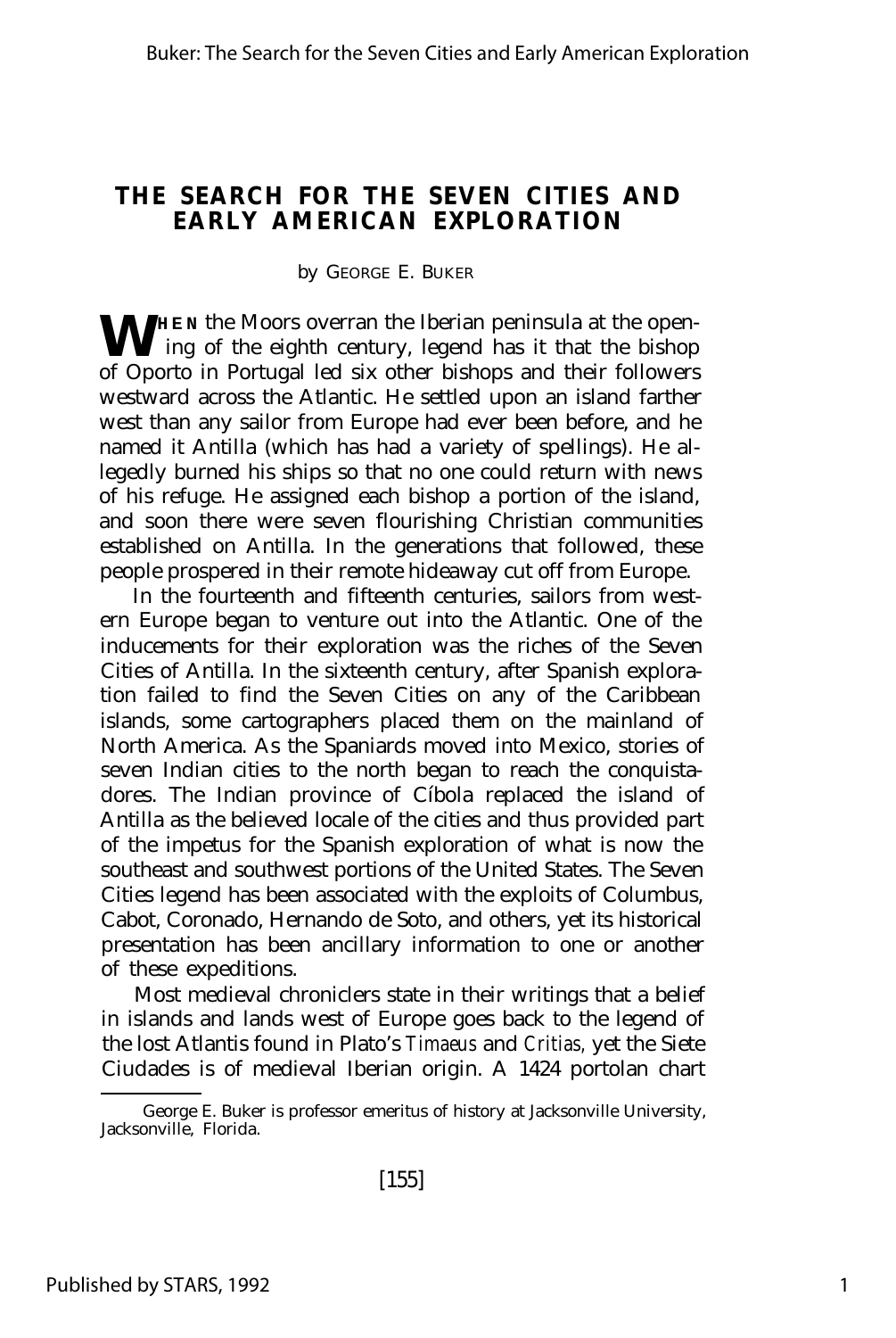is the oldest extant portrayal of Antilla. The island appears as an oblong land mass running almost north and south in the western Atlantic, extending from the latitude of Morocco, a little south of the Strait of Gibraltar, northward almost to the northern boundary of Portugal. It was one of four, islands arranged to form two groups, each with a larger and a smaller island. "Antylia" had seven cities on it.<sup>1</sup>

G. R. Crone offers a plausible explanation for the portrayal of Antilla by noting an earlier map by Franciscus Pizigano in 1367 that contains, out in the Atlantic in an area west of Portugal, the map legend adjacent to a figure with one arm upraised. The caption reads: "Here are statues which stand before the shores of Atullia (ante ripas Atulliae) and which have been set up for the safety of sailors; for beyond is the vile sea, which sailors cannot navigate."<sup>2</sup> Within twenty years of Pizigano's map, others were made placing the island of Antilla in the area previously occupied by the legend. Unfortunately, the only knowledge of these maps is contained in Pedro de Medina's *Libra de grandezas de España* published in 1548. Medina notes that he found the island of Antilla drawn on an ancient marine chart and on a Ptolemy that had been sent to Pope Urban VI, who had died in 1389.<sup>5</sup> Thus for Crone it appears that the island could be traced to an unknown cartographer who first drew a border around the legend; possibly other cartographers left out the legend, thus creating the island of Antilla.<sup>4</sup>

On the other hand, the basis for Antilla may have derived from reports of sailors. Between 1431 and 1460 there were actual discoveries, or rediscoveries, of the Canaries, Cape Verdes, and the Azores. On the map by Battista Beccario (1435), Antilla is one of a group of four islands collectively designated "Insulle a Novo Repte" (Newly Reported Islands). Martin Behaim's world globe of 1492 indicates that a ship from Spain drew near to Antilla and the Seven Cities in 1414. William Babcock, in *Legendary Islands of the Atlantic,* suggests that Antilla may be the geo-

<sup>1.</sup> Armando Cortesao, "The North Atlantic Nautical Chart of 1424," *Imago Mundi* 10 (1953), 2, 4.

<sup>2.</sup> G. R. Crone, "The Origin of the Name Antilla," *Geographical Journal* 41 (March 1938), 260.

<sup>3.</sup> Pedro de Medina, *Obras de Pedro de Medina,* Angel Gonzalez Palencia, ed. (Madrid, 1944), 70; Cortesao, "The North Atlantic Nautical Chart," 8.

<sup>4.</sup> Crone, "Origin of the Name Antilla," 261.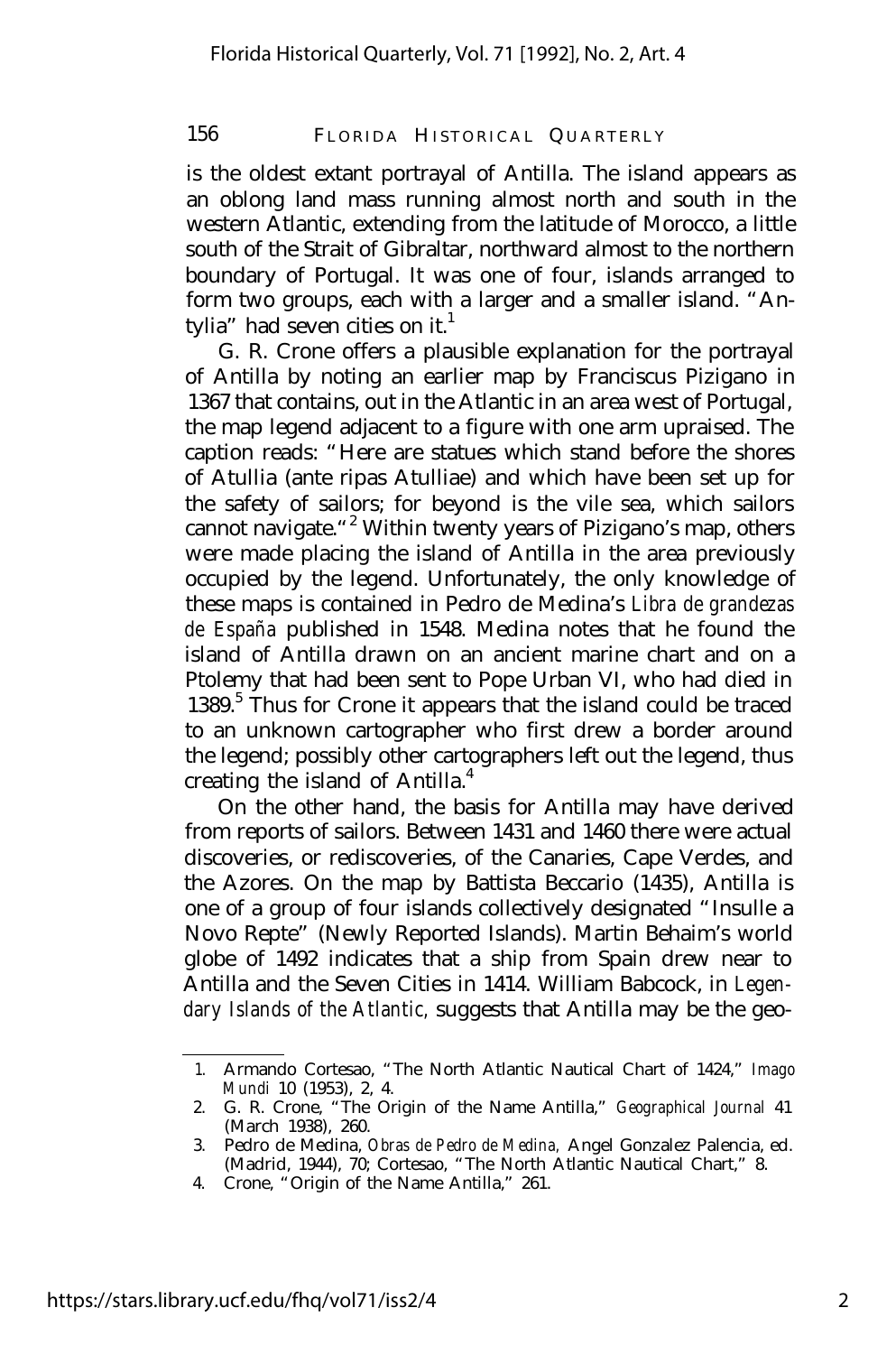graphic representation of that voyage.<sup>5</sup> Certainly the 1414 event occurred prior to the chart of 1424.

E. G. R. Taylor provides an interesting hypothesis dealing specifically with Antilla and its companion island, Salvaga. According to Taylor, these islands represent information received by cartographers from ships' logs concerning one or more voyages from south to north along the coasts of Newfoundland and Labrador. Because the cartographers' information consisted of figures for two east-facing coastlines, the conventional drawing of four square islands was made. This was the same procedure used for the Canaries, Madeira, and the Azores when they were first reported. Taylor substantiates her hypothesis by redrawing Newfoundland and Labrador as they would have appeared to sailors coasting from south to north. Because the local compass varied two points (22% degrees), the two coasts lay in the magnetic meridian. This is the same relative position portrayed by the G. Benincasa 1470 map and the A. Canepo map of 1480. Taylor's results are tabulated as follows:

| Section name                             | Modern map | 1470      | 1480      |
|------------------------------------------|------------|-----------|-----------|
| Newfoundland<br>(Antillia)               | 230 miles  | 240 miles | 240 miles |
| Labrador                                 | 180 miles  | 180 miles | 190 miles |
| (salvga)                                 |            |           |           |
| <b>Total miles</b><br>covered S to $N^6$ | 560 miles  | 580 miles | 580 miles |

Taylor also explains how vessels could be forced to the Newfoundland and Labrador shores when the prevailing winds in the Atlantic at that latitude blow west and southwesterly. She points to the unusual weather conditions during the winter of 1962-1963 when, because of a strong high pressure area far to the north of the Azores, strong east winds persisted for weeks

<sup>5.</sup> William H. Babcock, *Legendary Islands of the Atlantic: A Study in Medieval Geography,* American Geographical Society Research Series, no. 8 (New York, 1922), 70, 151-53.

<sup>6.</sup> E. G. R. Taylor, "Imaginary Islands: A Problem Solved," *Geographical Journal* 130 (March 1964), 105-09.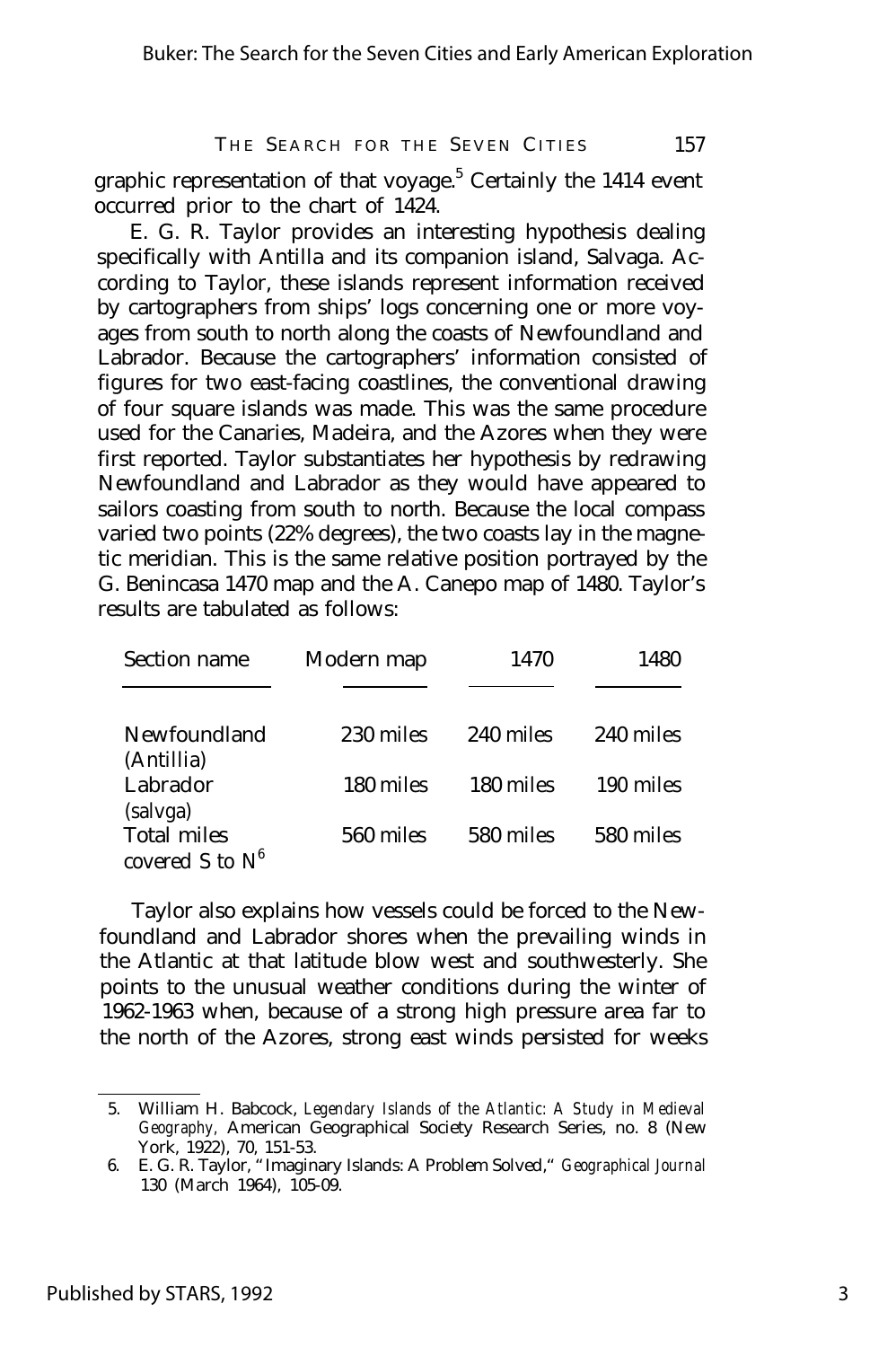about the latitude  $50^{\circ}$ N.<sup>7</sup> Her theory corroborates with Bartolomé de las Casas's account of a sailor who said that on a trip to Ireland the crew saw land they believed to be Tartaria. Although they did not sail towards it, the land stretched westward as far as they could see. Las Casas also stated that Pedro de Velasco told Columbus of a voyage on which he saw land to the west of Ireland<sup>8</sup>

Most authorities studying medieval islands in the Atlantic treat the Lost Island, Antilla, and St. Brandon's Island as separate entities, but there is reason to believe that they were the same place. Honorius's *Imago Mundi* (ca. 1100) tells of the "lost" island that "though as a general rule unknown to man . . . was sometimes to be found by hazard, though never found when looked for. Hence it was called 'Perdita,' or 'Lost.'" Honorius also mentions that Saint Brandon visited that island.<sup>9</sup> The *Semeiança del mundo* (ca. 1223), the earliest extant geography of the world in the Spanish language, briefly discusses the Lost Island (Pardita en latin) that some had come upon accidentally but were unable to find when searching for it. This early text also states that Saint Brandon reached that island.<sup>10</sup> The English work, *Caxton's Mirrour of the World,* published in 1480 but based upon a Latin text of 1245, repeats the theme that some stumbled upon it but could never find it when looking for it and that "this yle fonde seynt Brandon the whiche, beyng therin on ferme londe, sawe & fonde many meruailles lyke as his legende conteyneth. "<sup>11</sup> Pedro de Medina, in his *Libro de grandezas de España,* writes: "Not very far from this island of Madera is another island which is called Antilla, which is no longer seen. . . . This island Antilla, in other times was found by the Portuguese, but now when it is searched for, it is not found. . . . It is said that sailing at a distance one sees this island and on approaching near it one can not find it."<sup>12</sup>

<sup>7.</sup> Ibid., 106, 108.

<sup>8.</sup> Bartolomé de las Casas, *Historia de las Indias,* 113 vols., Colección de documentos inéditos para la historia de España (Madrid, 1875), LXII, 100- 01.

<sup>9.</sup> John K. Wright, *The Geographical Lore of the Time* of *the Crusades,* American Geographical Society Research Series, no. 15 (New York, 1925), 351.

<sup>10.</sup> William E. Bull and Harry F. Williams, *Semeiança del mundo: A Medieval Description of the World* (Berkeley, 1959), 96.

<sup>11.</sup> Oliver H. Prior, ed., *Caxton's Mirrour of the World* (London, 1913), 94-96.

<sup>12.</sup> Medina, *Obraz de Pedro de Medina,* 70.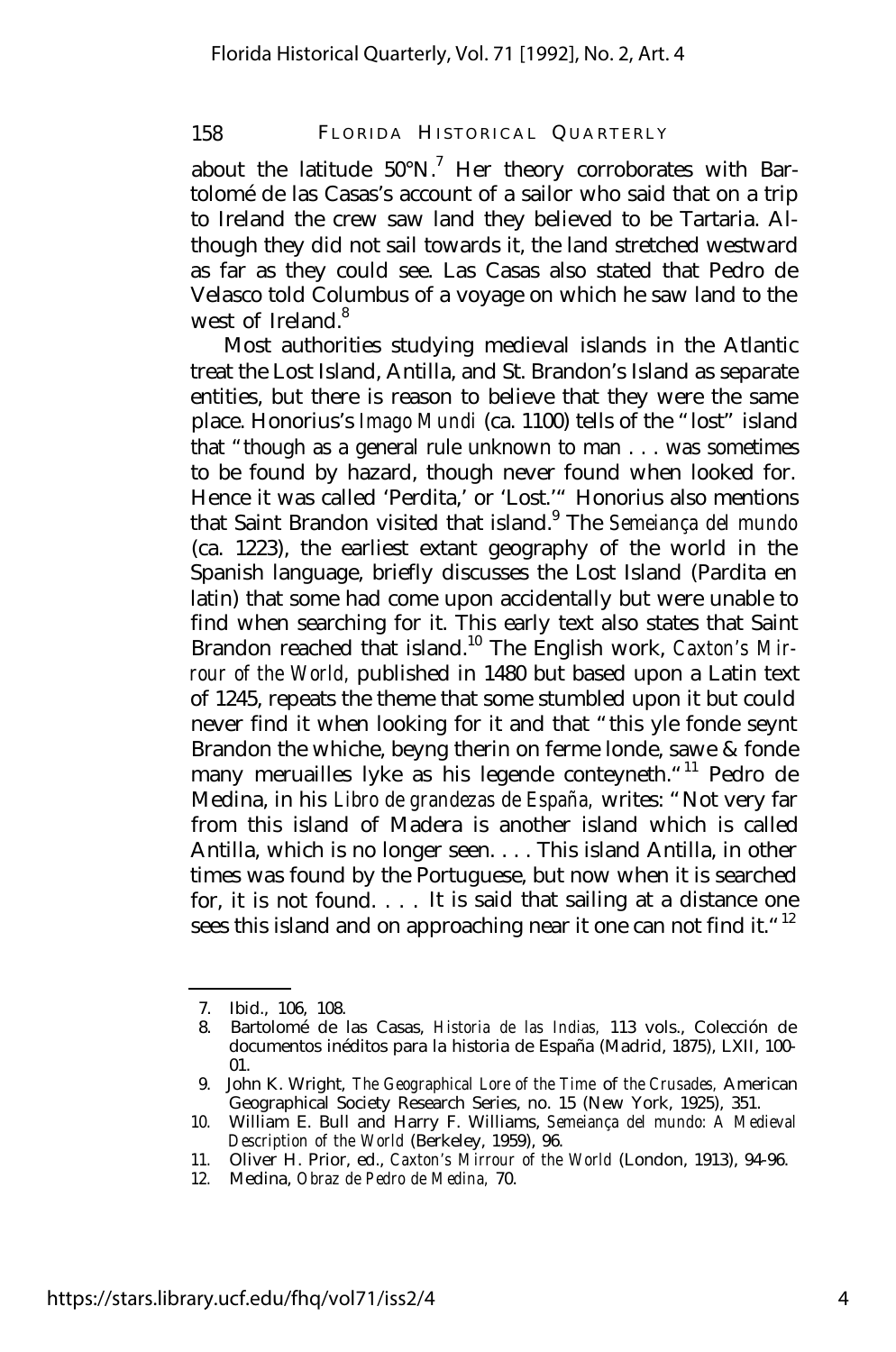Medina states that his information came from a fourteenth-century map. According to him, Antilla and the Lost Island were one.

Columbus's son, in his history, wrote of the Lost Island, saying that "some Portuguese have written, that the pilots of their nation who have reached this island, have never been able to return to it, and that nevertheless, in the time of the Infanta Don Enrique some sailors were blown to this island." He further relates that when they returned to Portugal they were not willing to lead an expedition back to the island; therefore, they had to flee the kingdom.<sup>13</sup>

The usual answer given by modern historians for the phenomenon of the Lost Island is that sailors probably saw lowlying clouds on the horizon that appeared to be an island. In sailing towards the island, it disappeared. This theory, however, does not grant much ability to medieval seamen. It is unlikely that they were confused by clouds on the horizon. A more plausible explanation notes the effect of hot, dust-laden sirocco winds that occasionally blow off the Libyan deserts and across the Mediterranean Sea. Sirocco winds cause several atmospheric disturbances, including radio interference, radar ducting (the bending of normal line-of-sight radar waves over the horizon), and the creation of mirages at sea. It is possible that sirocco-like conditions appeared in the Atlantic causing sailors to see land on the horizon that was in fact many miles beyond the visual horizon. Under these conditions, seamen could have seen islands that disappeared as they sailed toward them.

According to the legend, the Seven Cities were founded in the early years of the eighth century. Yet the earliest mention of them occurred when Pedro de Medina reported finding them on a map and a Ptolemy (ca. 1380); neither source is presently extant. Medina writes: "There are on [Antilla] people who speak the language of Spain, that of the king don Rodrigo last of the Gothic kings of Spain, when the barbarians entered Spain, it is believed that to this island he fled. This island has an Archbishop and six bishops, where each one has his own city, because of so many it was called the island of Seven Cities."<sup>14</sup>

<sup>13.</sup> Fernando Colón, *Historia del almirante don Cristóbal Colón en la cual se da particular y verdadera relación de su vida* y *sus hechos, y del descubrimiento de las Indias occidentales, llamadas nuevo-mundo,* 22 vols., Colección de libros raros ó curiosos que tratan de América (Madrid, 1892), V, 45.

<sup>14.</sup> Medina, *Obras de Pedro de Medina,* 70.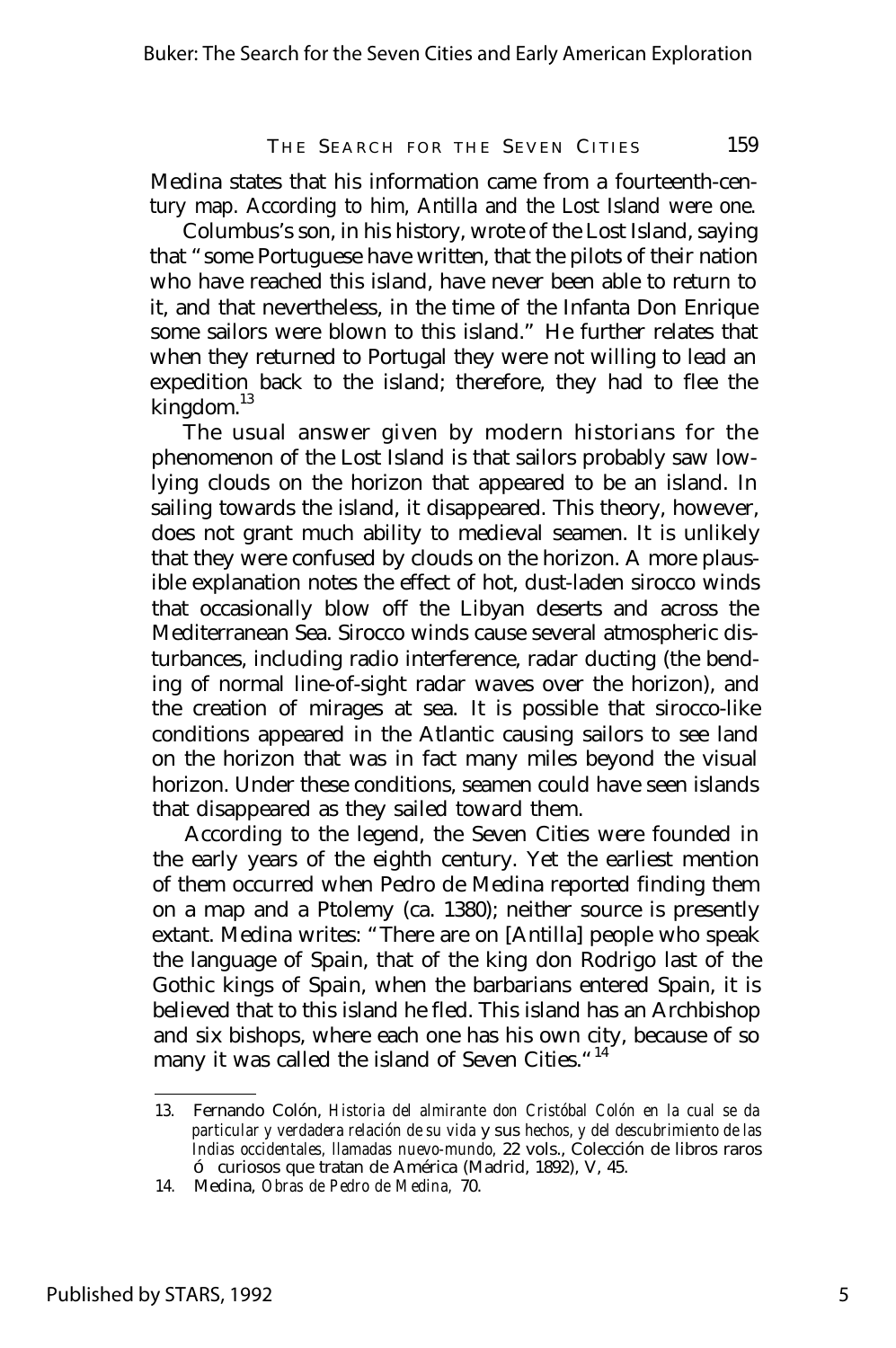The earliest extant recorded reference to the Seven Cities per se is the charter granted by King Alfonso V of Portugal to Fernao Teles in 1475.<sup>15</sup> Martin Behaim's 1492 globe is the earliest record of the actual legend of the Seven Cities still in existence. He relates that "in the year 734 of Christ, when the whole of Spain had been won by the heathen [Moors] of Africa, the above island Antilia, called Septe citade [Seven Cities], was inhabited by an archbishop from Porto in Portugal, with six other bishops, and other Christians, men and women, who had fled thither from Spain, by ship, together with their cattle, belongings, and goods. [In] 1414 a ship from Spain got nighest it without being endangered. "<sup>16</sup> From the preceding discussion of the origins of Antilla and the Seven Cities it is apparent that the island was an amalgamation of earlier legends, possible copying errors, and actual voyages.

As for the impact of the Seven Cities of Antilla upon explorations in the Atlantic, Las Casas recorded that Diego Detiene left Portugal looking for Antilla forty years before Columbus discovered the Indies.<sup>17</sup> There are also records of patents granted by the Portuguese kings during the fifteenth century to seek out the Seven Cities. In 1462, Guomcallo Fernandez petitioned King Alfonso V of Portugal for permission to search for an island he had sighted earlier but had not explored because of adverse weather. On January 28, 1474, the king granted Fernao Telles the right to investigate new islands and to settle such places as he desired, provided they were not in the region of Guinea.<sup>18</sup>

Prior to June 1474, a churchman from Lisbon, visiting Italy, met Paolo Toscanelli of Florence. Toscanelli had a theory that contact with Asia could be established by a westward voyage into the Atlantic. When the Portuguese traveler brought this view back to the court of Alfonso V, the king requested more information. Toscanelli sent a map and a letter explaining that Quinsay in China was at the same latitude as Lisbon and about 5,000 sea miles away. By deviating from a direct route, it would be possible to refresh a ship and crew at Antilla, 1,500 miles from

<sup>15.</sup> J. A. Williamson, *The Cabot Voyages and Bristol Discovery Under Henry VII* (Cambridge, England, 1962), 184-86.

<sup>16.</sup> E. G. Ravenstein, *Martin Behaim, His Life and His Globe* (London, 1908), 77.

<sup>17.</sup> Las Casas, *Historia de las Indias,* 100.

<sup>18.</sup> Williamson, *The Cabot Voyages,* 183-84; Samuel E. Morison, *Portuguese Voyages to America in the Fifteenth Century* (Cambridge, MA, 1940), 32.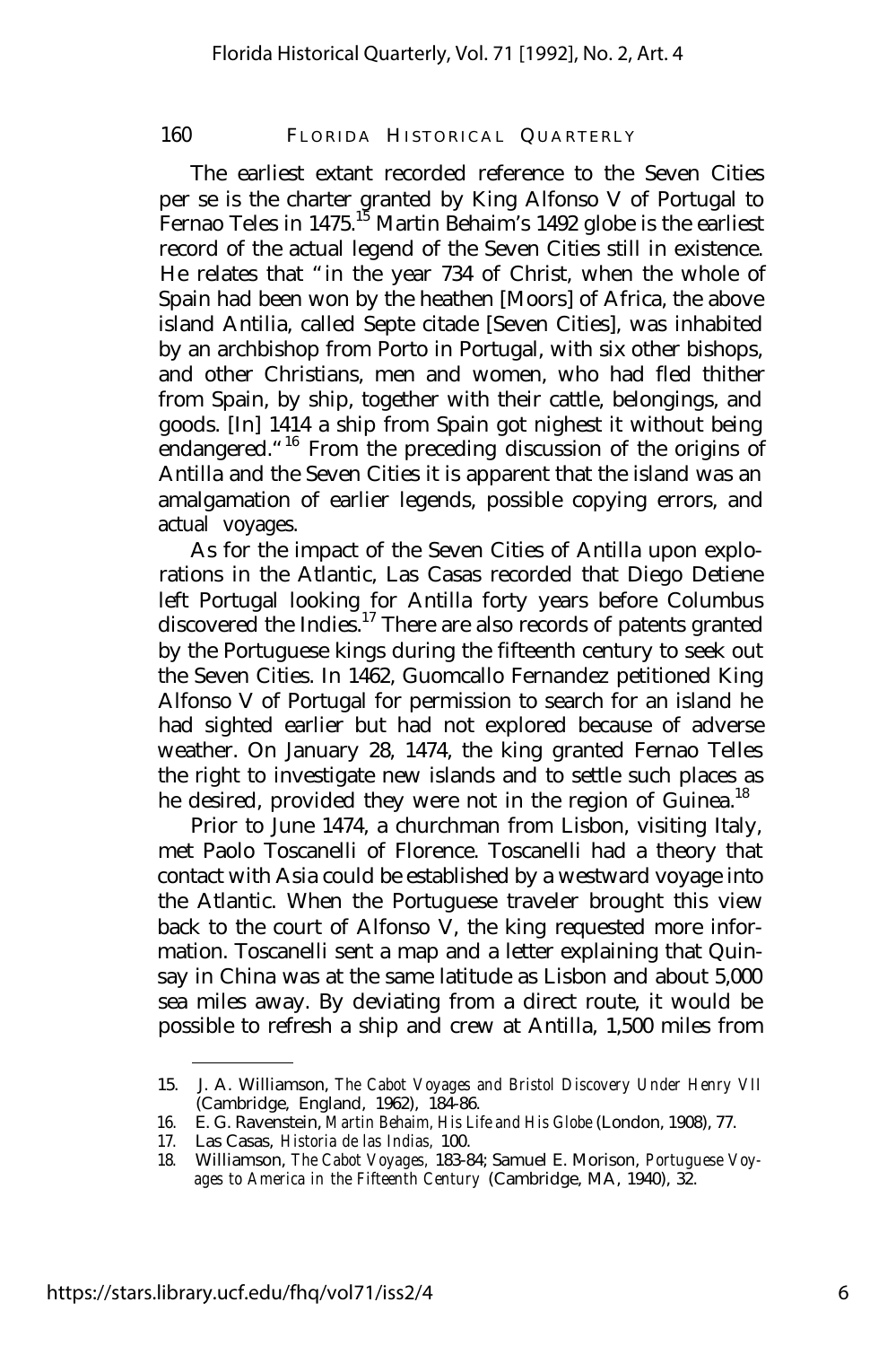Europe, and again at Cipango (Japan), about 3,500 miles away.<sup>19</sup> Evidently the Portuguese were not interested in sailing such distances across open seas, for they did not organize any expeditions to reach Asia via the West. The Portuguese continued their efforts to coast around Africa.

If unwilling to make the long voyage to Asia by a westward journey, the Portuguese were at least willing to search for Antilla. The Toscanelli letter, however, raised questions about the right of conquest over an island peopled by Christians. On November 10, 1475, Alfonso V amplified his earlier charter saying that if the Seven Cities should be found, Telles was granted the right of "lordship and jurisdiction and power over the inhabitants."<sup>20</sup>

The Portuguese were not alone in exploring the Atlantic. English sailors from Bristol also sailed into the western sea. The voyages of the Bristolmen during the reign of Edward IV are not well documented; however, there are records indicating that in the early 1480s Bristol merchants outfitted vessels to search for the island of Brasil. Ship's master Thloyde set sail on July 15, 1480, and again the following year. On January 20, 1483, Thomas Croft of Bristol sought the same destination. The first document to demonstrate that Bristolmen sought the Seven Cities was the 1498 report of the Spanish representative in London, Pedro de Ayala. He reported that "for the last seven years the people of Bristol have equipped two, three, [and] four caravels to go in search of the Island of Brasil and the Seven Cities according to the fancy of this Genoese [John Cabot]. "21

The Treaty of Alcaçovas (1479) gave the Canaries to Spain and Madeira to Portugal. When the aborigines of the Canaries resisted Spanish authority, Englishmen served the Spanish crown in the conquest of the Canaries and received land grants for their efforts. Thus, there was intercourse between the English and Spanish seafarers during this period. Las Casas wrote of the Seven Cities "whose fame and wealth has even reached to us, causing many to [attempt to] become conquerors of the country, and to spend enormous amounts of money without any practical purpose.<sup>"22</sup> It appears that expeditions from Portugal, Bristol, and Spain only sought riches, trade, and conquest. The charters

<sup>19.</sup> Williamson, *The Cabot Voyages,* 7-8.

<sup>20.</sup> Ibid., 184-86.

<sup>21.</sup> Ibid., 23.

<sup>22.</sup> Las Casas, *Historia de las Indias,* 99.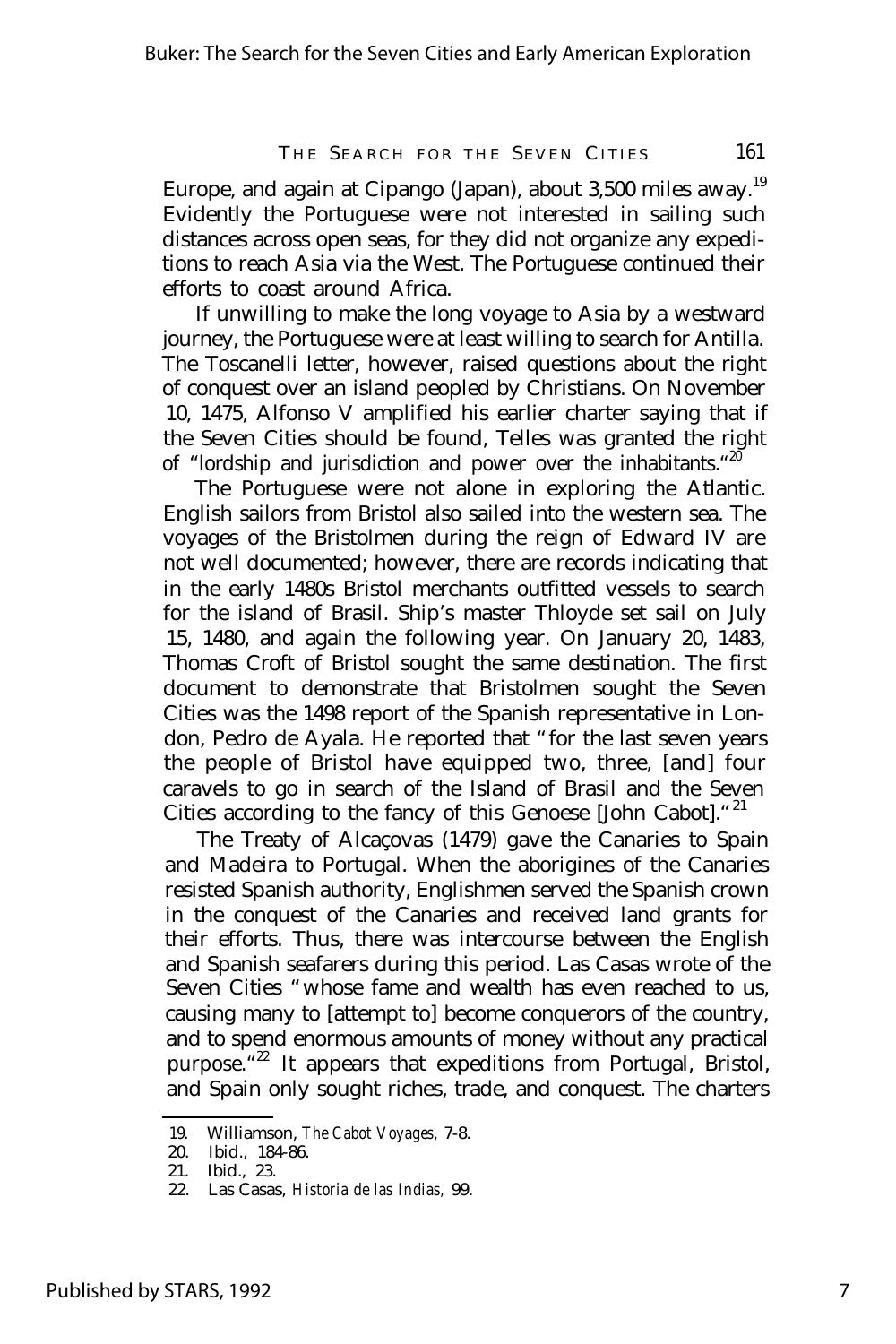and patents of these adventures show little concern with opening a route to Asia, and their goal was limited to finding the Seven Cities of Antilla.

In contrast to those goals, Columbus concerned himself with finding a route to Asia. While in Portugal, he heard about Toscanelli. Columbus wrote to him and asked for a copy of the letter and map that Toscanelli had earlier sent to the court in Lisbon. According to Columbus's son, Toscanelli answered his request. None of the original documents have survived, but the son possessed copies that he included in his history.<sup>23</sup> In his letter,  $T$ oscanelli refers to the globe as the best method of demonstrating his hypothesis as to the small distance separating Europe from Asia on a westward route.

Columbus must have used the existence of Antilla and Cipango to reassure his crew before their first voyage. On the eighteenth day out of the Canaries, the captain of the *Pinta* talked with Columbus about "certain islands" that should be in the vicinity, according to the chart Columbus had sent over three days before. Columbus agreed and offered the explanation that currents must have carried them northwestward. This would explain why they did not sight the islands. Later, when Columbus arrived in the Bahamas, his information led him to believe that he was in the longitude of Cipango. The Indians told him of a large island (Cuba) where merchants traded gold and spices using great ships. Columbus, of course, obtained this information by means of signs since he did not know the language. Yet he wrote that Cuba must be "the island of Cipango, of which marvellous things are recounted and in the spheres which I have seen and in the drawings of mappemondes, it is in this region."<sup>24</sup> He was not aware of a new world between Europe and Asia.

John Cabot was another explorer determined to use the Seven Cities as a way station en route to Asia. He concluded that the islands found by the Spanish were in the mid Atlantic and that Columbus had not yet reached Asia. By sailing westward in the northern latitudes, he hoped to find Antilla, refresh his crew, and continue westward to Cipango, which he thought was west of the Spanish Indies. The final leg of the journey would carry

<sup>23.</sup> Colón, *Historia,* 38-39.

<sup>24.</sup> Christopher Columbus, *The Journal of Christopher Columbus,* Cecil Jane, trans. (New York, 1960), 14-15, 42-43.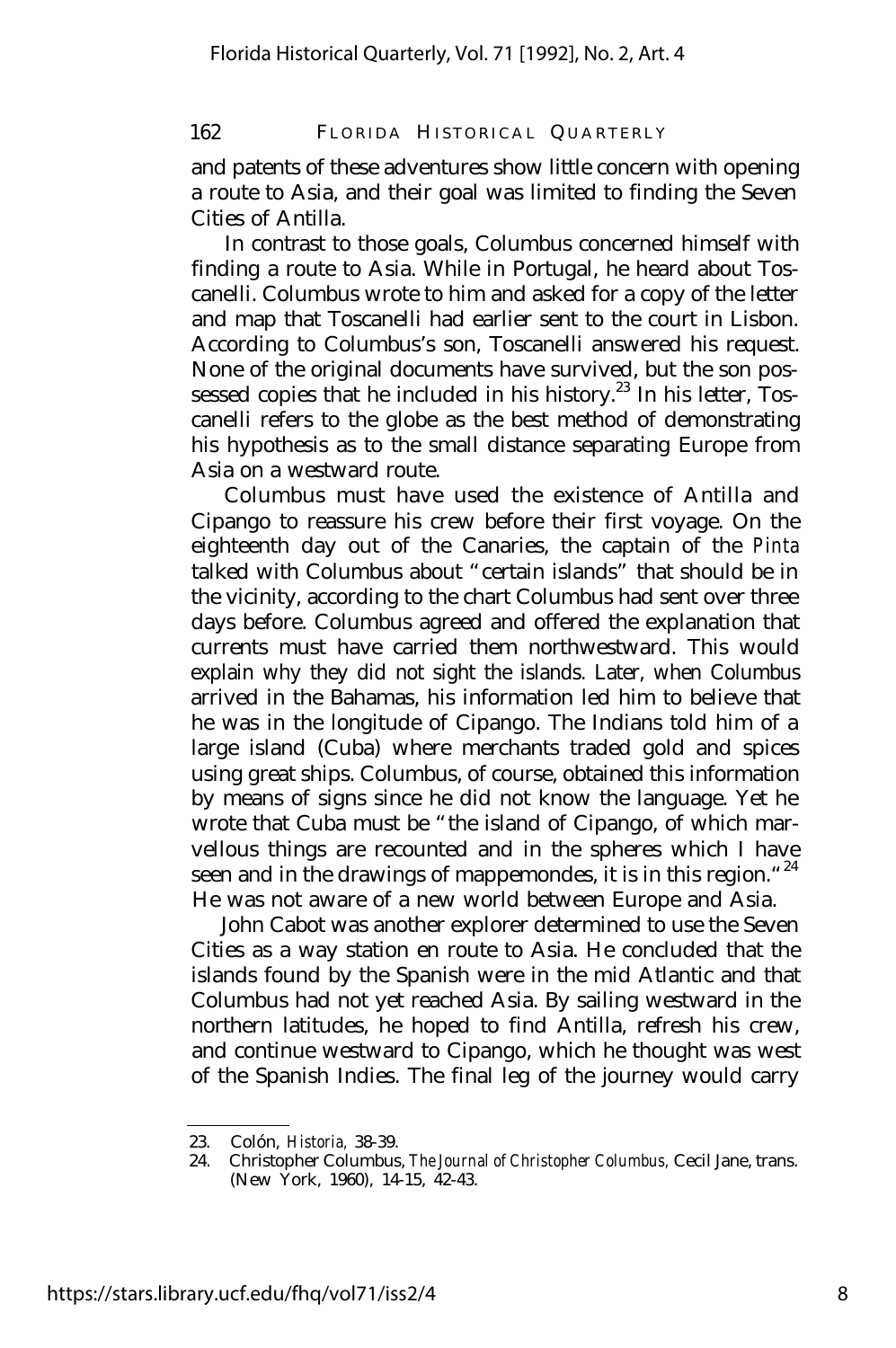Cabot to the Asian mainland. (The world map by G. M. Contarini, 1506, is an excellent graphic presentation of Cabot's view.) When Cabot returned to England after his first voyage in 1497, he evidently thought that he had discovered the Seven Cities. On August 24, 1497, Raimondo de Soncino sent a dispatch to the Duke of Milan stating that Cabot had found two new islands "and also discovered the Seven Cities, 400 leagues from the island of England, on the western passage." He also wrote that the king intended to send out fifteen or twenty ships the next year.<sup>25</sup>

When early explorers failed to find the Seven Cities on the islands of the Indies, the cities became disassociated from newly discovered Spanish islands. The La Cosa map of 1500 includes the caption "mar descubierto por inglese" (sea discoveries by the English) just off the northeastern portion of the mainland. The coastline runs almost east and west, and on the eastern portion are place names. The map has deteriorated in the past 130 years, and the rendering of place names by earlier investigators is probably more accurate than later readings. Written over the land discovered by the English "there was formerly visible a fragment of inscription naming the Seven Cities, apparently in Spanish, and an inconclusive vestige of it is still detectable."<sup>26</sup> In addition, there is a manuscript world map (ca. 1508) that is similar. It has Septem ciuitates written on the northern land mass, and there are seven miters drawn along the coast. $27$ 

The Cantino map of 1502 represents the Portuguese view. It situates the demarcation line between Castille and Portugal, 370 leagues west of the Cape Verde Islands, and misplaces the Portuguese discoveries near Newfoundland well to the east of the demarcation line. The islands about Hispaniola are titled "Has antilhas del ray de castilla" (the Antilles of the king of Castille). Beyond the Antilles a section of coastline is marked "Parte de Assia" (part of Asia). <sup>28</sup> The La Cosa, Cantino, and the manuscript world map all convey the separation of the Seven Cities from the island of Antilla.

<sup>25.</sup> H. P. Bigger, *The Precursors of Jacques Cartier, 1497-1534,* publications of the Canadian Archives, no. 5 (Ottawa, 1911), 15-16.

<sup>26.</sup> Williamson, *The* Cabot *Voyages,* 77.

<sup>27.</sup> For a reproduction of the map see R. A. Skelton, *Explorers' Maps: Chapters in the Cartographic Record of Geographical Discovery* (London, 1958; revised, New York, 1970), 63, 72.

<sup>28.</sup> Ibid., 58, 71-72.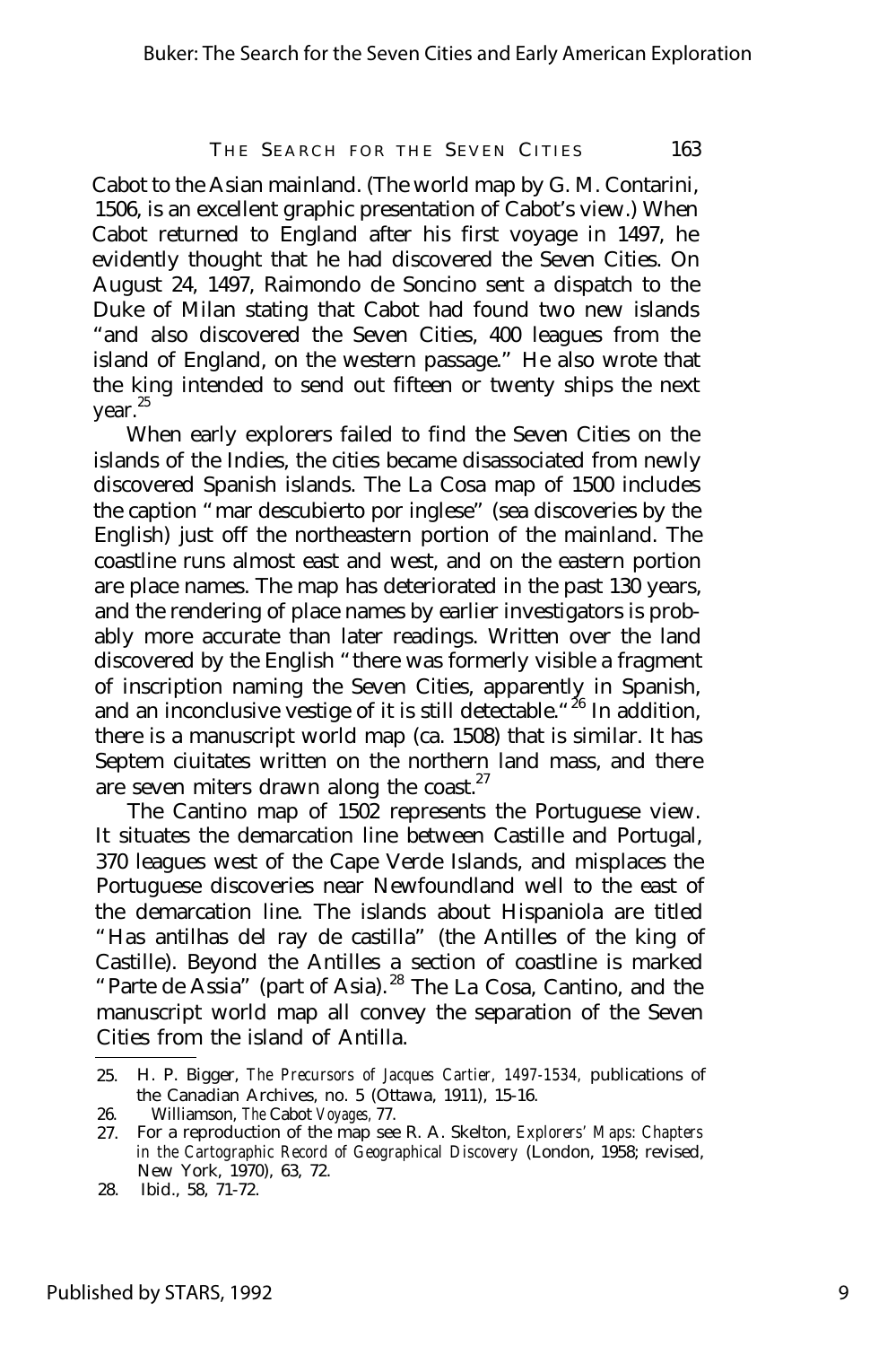This changed view of Antilla and the Seven Cities reached Turkey in the eastern Mediterranean. About 1513 the Turkish Admiral Pirî Re'is created a world map drawing upon Spanish and Portuguese discoveries. In addition to his map, Re'is wrote *Kitabi Bahriye (On Seas)* in which he stated that Columbus had discovered the Antilles and that "his map has reached down to us." He also mentioned that in one of the Turkish sea battles with the Spanish, about 1501, a seaman was captured who had made three voyages with "Colon-bo" to America.<sup>29</sup> Re'is's map does not portray the Seven Cities; however, there is a north-south oriented island similar in shape to the Antilla of earlier maps located east of the curved archipelago of the Lesser Antilles. The inscription states: "And this island is called Antilia Island. There are a great many living creatures and parrots and logwood, but [the island] is not inhabited."<sup>30</sup>

The discovery of a more advanced civilization on the Yucatan peninsula called forth a new discussion by the Spanish on the possible existence of the Seven Cities. During this period it appears to have been an academic endeavor to explain how the Indians of the Yucatan achieved an advanced culture. Thus, the chroniclers mention many theories to explain this new Indian society in terms of a European or Mediterranean background. Bernal Díaz del Castillo thought that the Indian figures and idols were antiques from an earlier Jewish colony, probably a remnant from Jerusalem after its destruction by Titus and Vespasian.<sup>31</sup> The chaplain of the second Spanish expedition to the Yucatan wrote that the practice of circumcision among the Indians indicated that Moors and Jews might be nearby. The Indians told him that "people were near who used ships, clothes and arms like the Spaniards, and that a canoe could go where they are in ten days, a voyage perhaps of 300 miles. "32

Finding the symbol of the cross among the Indians of the Yucatan led many Spaniards to wonder if the region was indeed the Seven Cities founded by the Christian bishops in the eighth century. Both Gómara and Oviedo mentioned this in their his-

<sup>29.</sup> Inan Afet, *Bir Türk Amirali* (Istanbul, 1937), 344.

<sup>30.</sup> Paul Kahle, "A Lost Map of Columbus," *Geographical Review* 23 (October 1933), 635.

<sup>3 1.</sup> Bernal Díaz del Castillo, *The True History of the Conquest of Mexico,* Maurice Keatinge, trans. (New York, 1938), 37.

<sup>32.</sup> Henry R. Wagner, ed. and trans., *The Discovery of New Spain in 1518 by Juan de Grijalva* (Berkeley, CA, 1942), 83.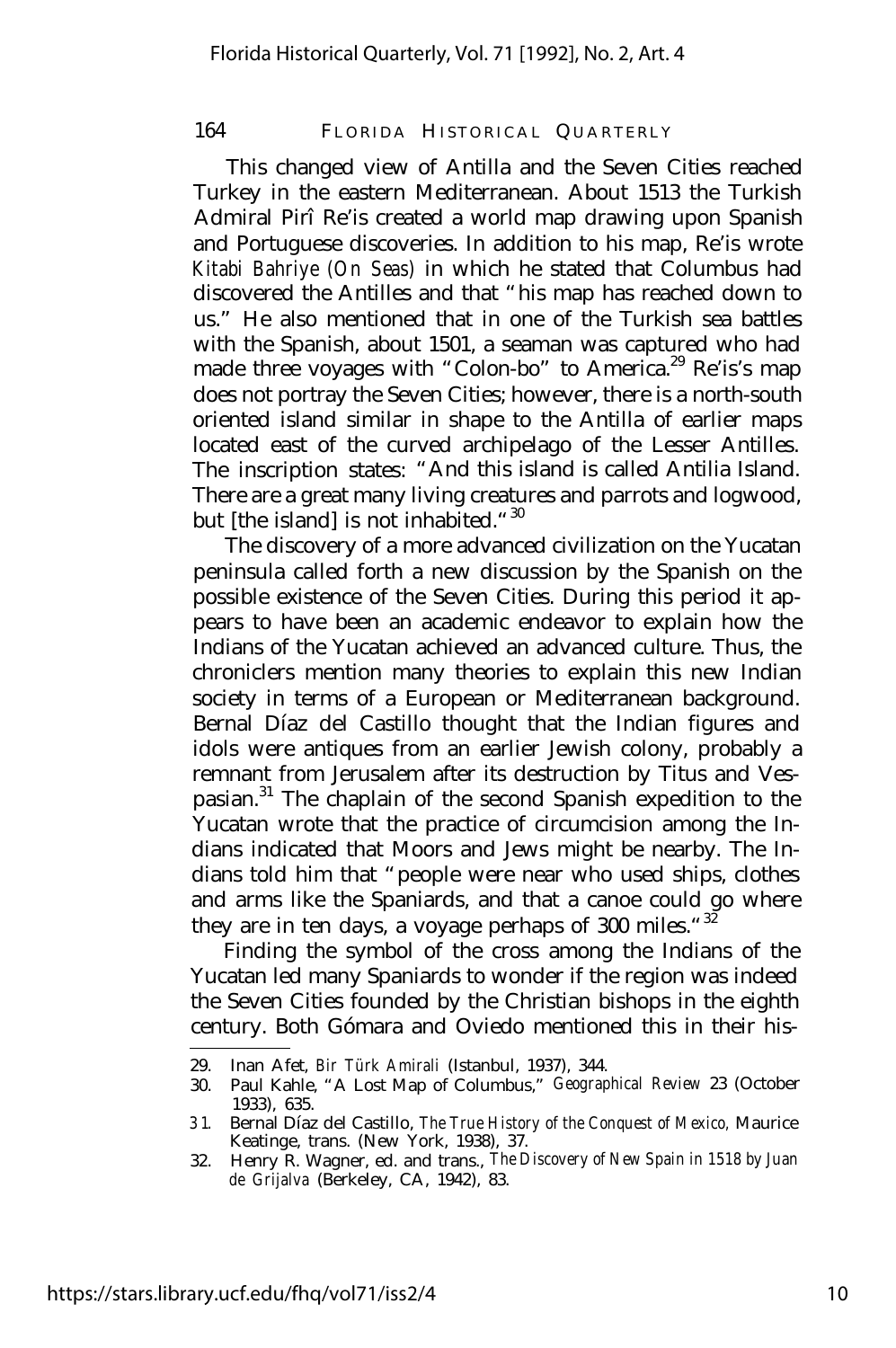tories, although neither supported the connection.<sup>33</sup> It is a valid assumption that the quest for the Seven Cities played a slight, if any, role in prompting a third expedition led by Hernán Cortés in 1519. In the case of the Yucatan, the Spaniards made their discovery and found wealth before rumors of the Seven Cities became a popular topic for speculation. In fact, the discovery occurred during a time when the legend was in disfavor because of previous failures to find the Seven Cities in the Caribbean.

It was not until the Nuño de Guzmán expedition in Mexico in 1530 that the Seven Cities again provided an impetus for further explorations. Guzmán sought the seven large towns that his Indian slave Tejo claimed to have visited as a boy. Tejo's father had taken him along on a journey to these cities to trade feathers for ornaments of gold and silver. The towns were so large that certain streets were devoted entirely to silver workers.<sup>34</sup> Guzmán ended his search abruptly when Cortés returned to Mexico. The rivalry between the two men put the expedition on hold. The arrival of Á lvar Núñez Cabeza de Vaca a few years later supplied the necessary stimulant to seek the Seven Cities once again.

Late in April 1536, Á lvar Núñez Cabeza de Vaca led four companions, three Spaniards, and a black slave named Estevan from the wilderness to a frontier settlement in Mexico. They were the only survivors of an expedition that had set out from Cuba in 1528 to explore Florida. The group had met with one disaster after another. After failing to meet their ships at a rendezvous point on Florida's west coast, they killed their horses to make horsehide boats hoping to sail along the coast to Mexico. Cabeza de Vaca and some of the others survived shipwrecks off the coast of Texas and became slaves to the Indians. Later, Cabeza de Vaca became renowned as a medicine man and walked across the continent with a large following of Indians, emerging on the west coast of Mexico at Culiacán. From his own writings, Cabeza de Vaca appeared to have purposely created an enigma

<sup>33.</sup> Francisco Lopez de Gómara, *Historia general de las Indias,* 2 vols. (Madrid, 1941), I, 113-16, 118-19; Fernández de Oviedo y Valdés Gonzalez, *Historia general y natural de las Indias, islas y tierrafirme del mar océano,* 3 vols. (Madrid, 1851-1855), I, 497.

<sup>34.</sup> George Parker Winship, "The Coronado Expedition, 1540-1542," *Fourteenth Annual Report of the Bureau of Ethnology to the Secretary of the Smithsonian Institution, 1892-93* (Washington, 1896), 473.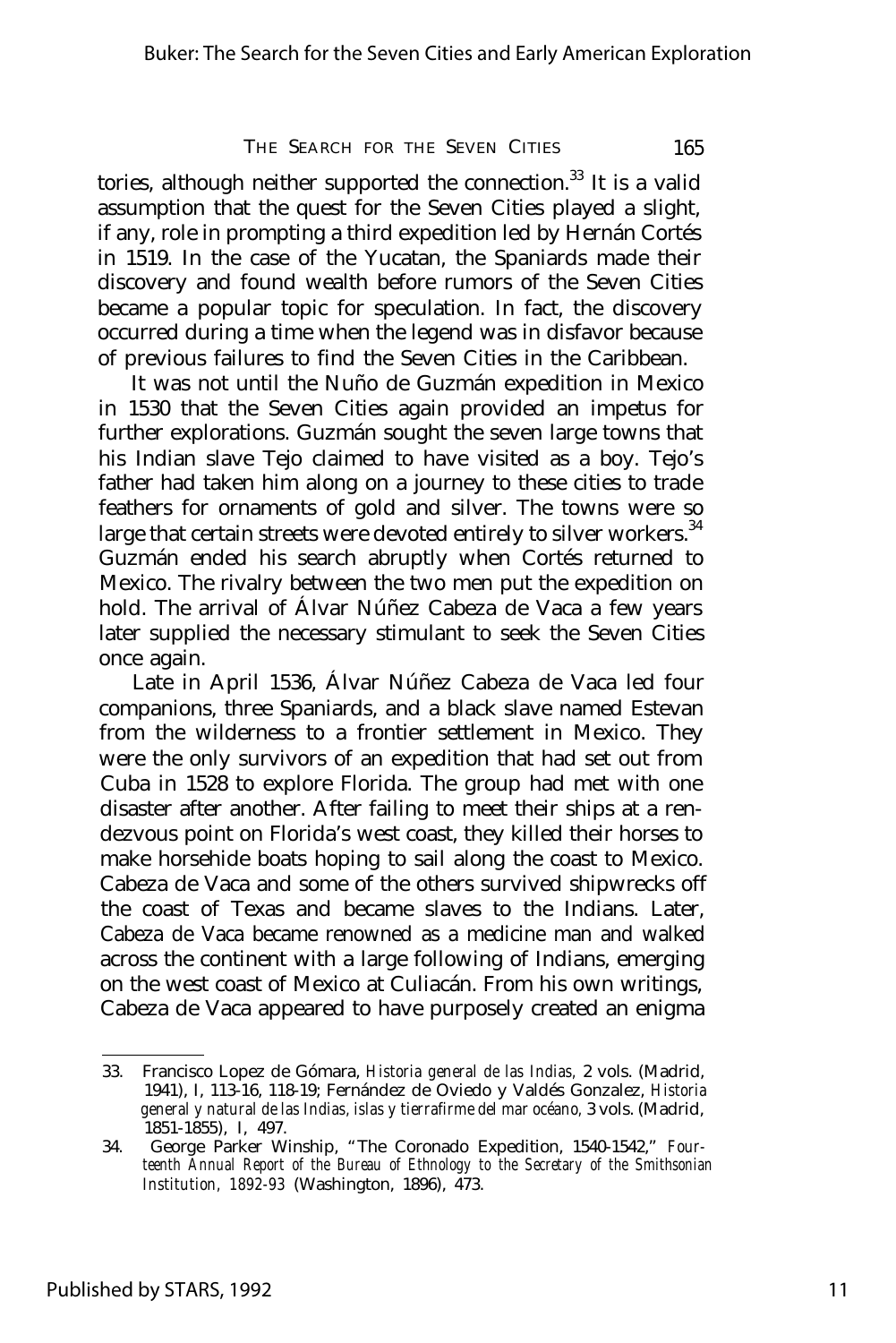concerning his wanderings. While he wrote of the poverty of the Indians he met and of the bleakness of the land through which he traveled, he continually implied that there was more that he was not telling.

When Cabeza de Vaca visited Mexico City, he told Antonio de Mendoza, the viceroy, stories about the wealth of Indian villages with four- and five-story buildings. Mendoza tried to induce him to lead an expedition into the interior, but Cabeza de Vaca preferred to return to Spain. He arrived at the court in Spain in 1538, shortly after Hernando de Soto obtained concessions to Florida. The Gentleman of Elvas, an anonymous hidalgo who accompanied the Soto expedition, wrote that Cabeza de Vaca spoke of poverty in the Indian country and of the hardships he had endured, but he hinted of much more. "Here I have seen this; and the rest which I saw I leave to confer of with His Majesty."<sup>35</sup> From his stories, Cabeza de Vaca implied that the rich Indian cities were north of his route, and he had gleaned his information from Indians he had met in his wanderings.

Hernando de Soto was anxious to have Cabeza de Vaca accompany him to Florida. For a time Cabeza de Vaca planned to go, but a rift developed between the two men, and he withdrew from the expedition. Cabeza de Vaca continued to imply that the venture was desirable. He said, however, that he did not want to serve under another and that he would seek a different post from the crown rather than go with Soto to Florida. He told his own kinsmen that though he could not reveal all to them, "he would advise them to sell their estates and go-that in so doing they would act wisely.<sup>"36</sup>

Cabeza de Vaca succeeded well. Both Soto and Mendoza prepared expeditions to explore the interior. In addition, Pedro de Alvarado, who had returned to Spain in 1536, must have met Cabeza de Vaca at court. At about this time, Alvarado changed his plans for voyaging into the South Seas and petitioned the crown for permission to build a fleet and explore the Pacific toward the west or the north. Alvarado's request was granted,

<sup>35.</sup> The Gentleman of Elvas, "The Narrative of the Expedition of Hernando de Soto by the Gentleman of Elvas," *Spanish Explorers in the Southern United States 1528-1543,* Theodore H. Lewis, ed. (New York, 1907), 136.

<sup>36.</sup> Ibid., 137.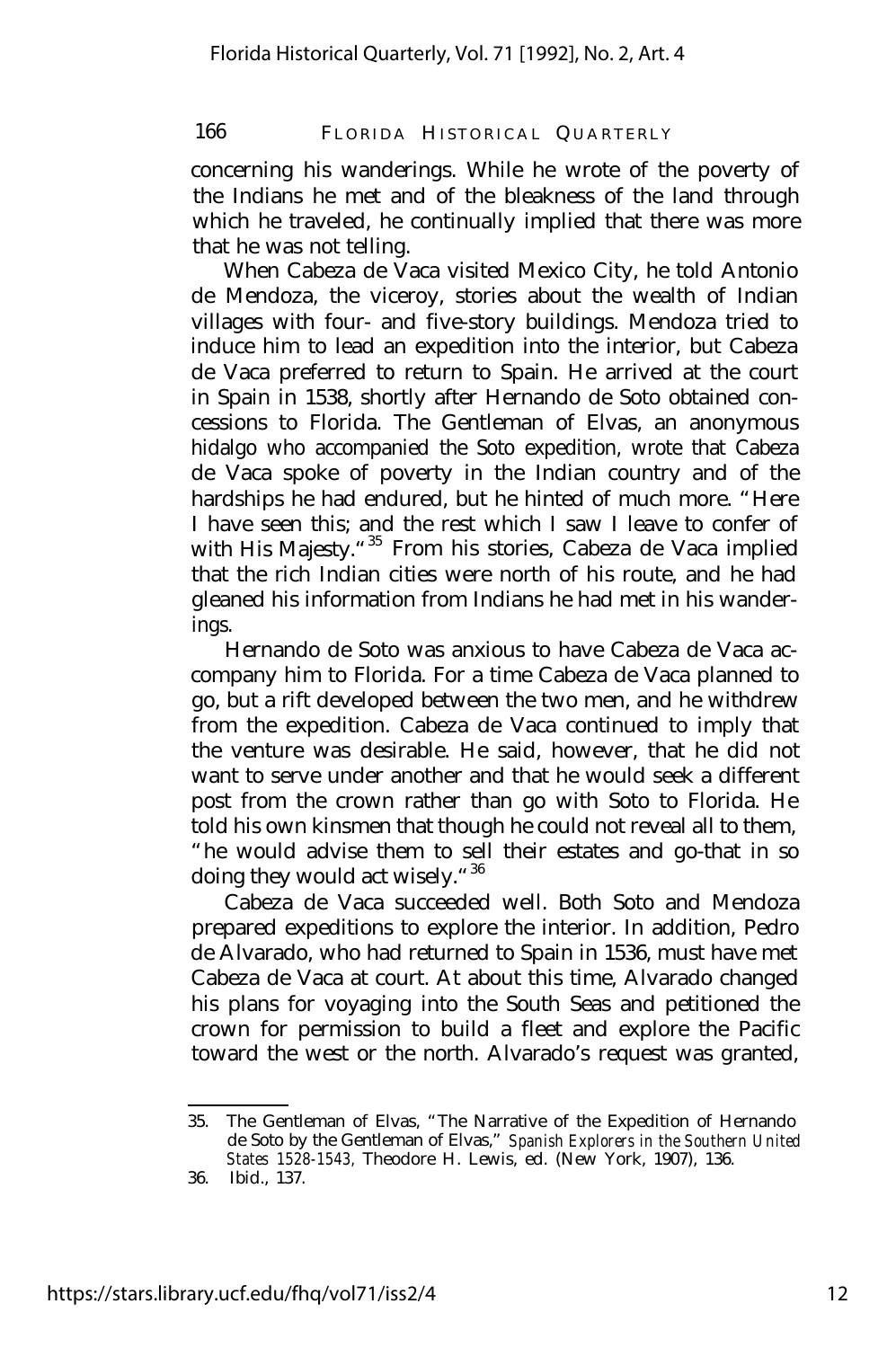and he returned to America at the beginning of 1539 with the necessary equipment to outfit a large fleet.<sup>37</sup>

A race developed between Mendoza in Mexico and Soto in Spain to see who could reach the Seven Cities first. The viceroy in Mexico ordered Fray Marcos de Niza to explore the interior, north of Culiacán, using Estevan as his guide. Thus, in the early months of 1539, Fray Marcos sent Estevan into the northern wilderness ahead of the main body. He was instructed to send back reports of his progress and to send a cross, the size of which would indicate his success. Four days after he left, Estevan returned a cross as large as a man. He also dispatched an Indian who had been to the Seven Cities. Fray Marcos reported that the Indian told him so many wonderful things about the Seven Cities that he would not believe it until he had visited the place for himself. The messenger also reported that Estevan was thirty days from the first of the towns, the one called Cíbola. This was the first mention of the Indian name for one of the cities, and thereafter the search continued for the "Seven Cities of Cíbola."

Estevan, contrary to Fray Marcos's instructions, hurried on, hoping for a reward if he alone found the Seven Cities. At the first city, Indians captured him and held him for questioning for three days. Estevan told of two white men who were behind him who were to teach the natives of the "God in the sky." The Indians thought "he was a spy because he was black and said the people were white in the country he came from. They killed him and let his Indians go. They fled and met the friars sixty leagues distant from the city."<sup>38</sup>

When news of Estevan's death reached Fray Marcos, he determined to push on and at least see the city. He persuaded two of the principal men from Estevan's party to accompany him, and with his own Indians and interpreters continued on. Finally, he sighted the city in the distance. "The houses are, as the Indians had told me, all of stone, with their stories and flat roofs. As far as I could see from a height where I placed myself to observe, the settlement is larger than the city of Mexico." After taking possession of all the land for the king of Spain, the friar turned

<sup>37.</sup> Winship, "The Coronado Expedition," 352.<br>38. Ibid., 475; Adolph F. Bandelier. Hemenway S.

<sup>38.</sup> Ibid., 475; Adolph F. Bandelier, *Hemenway Southwestern Archaeological Expedition,* Papers of the Archaeological Institute of America, Amerian Series V (Cambridge, MA, 1890), 129-31, 161.